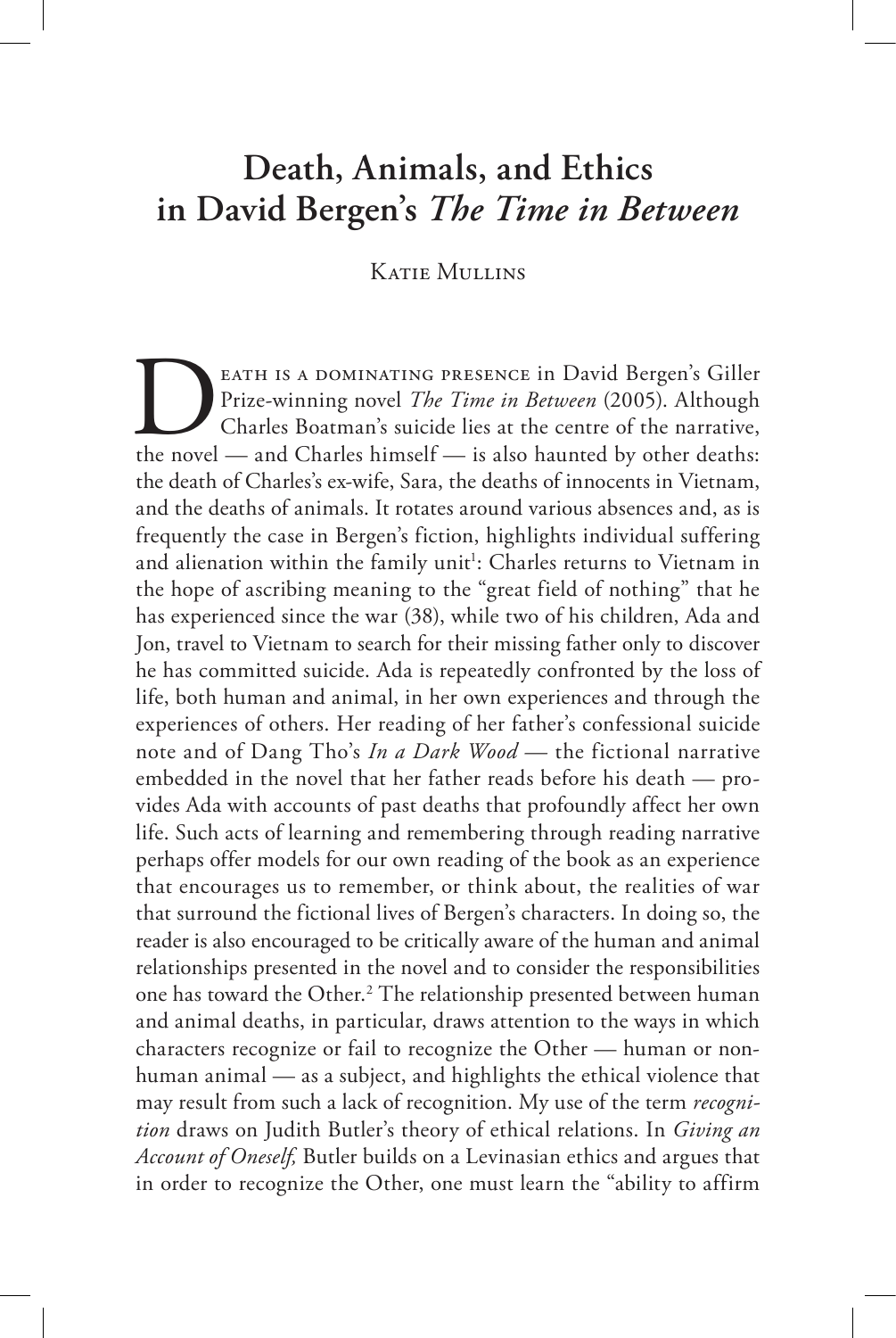what is contingent and incoherent" (41). For Butler, only by recognizing the limits of self-knowledge can one ethically recognize the Other; ethics, she argues, "requires us to risk ourselves precisely at moments of unknowingness" (136).<sup>3</sup> It is by recognizing the limits of their ability to definitively "know" the past and the Other that Charles and Ada, in separate ways, move toward a more ethical position.

Through the relationship between human and animal deaths, the novel confronts characters' epistemological limits and questions what it means to be human/humane, while suggesting the potentially humanizing effect of remembering and retelling the past. At the same time, however, it also suggests that the desire to understand the past can be a selfish pursuit that atrophies ties to the living in the present time. Indeed, as this tension between the desire for knowledge and the recognition of the inability to fully know suggests, the novel presents several opposing concerns that are held together by an overarching focus on death and ethics. For example, the relationship between narrative representations of humans and animals that reinforces the importance of an ethical relationship toward the Other is, at the same time, countered by the suggestion that the human capacity to tell stories sets us apart from animals; similarly, the potentially redemptive power of storytelling and of "looking back" is presented as dangerous when this focus on the past becomes narcissistic. These various threads, which are frequently in tension with each other, suggest the novel's interest in unsettling clearly defined categories (such as past/present, knowledge/ignorance, human/ animal) and in presenting the complex, subjective human experience of feeling, as the novel's title suggests, in between these categories. Like the novel, this essay makes no attempt to resolve these tensions. I read Bergen's refusal to provide a teleological account of his characters' experiences as intentional: the relationship between human and animal deaths and the variety of often contradictory threads that I identify in the novel suggest a resistance to fixed meaning, understanding, or resolution, and thus echo the narrative's movement toward an ethics that recognizes the importance of unknowability and epistemic limits.

The narrative-within-a-narrative structure of *The Time in Between*  draws attention to the frequently redemptive power of storytelling in the novel, but also to the novel's focus on suffering and on individual points of view. In *Regarding the Pain of Others,* Susan Sontag writes, "Remembering is an ethical act, has ethical value in and of itself.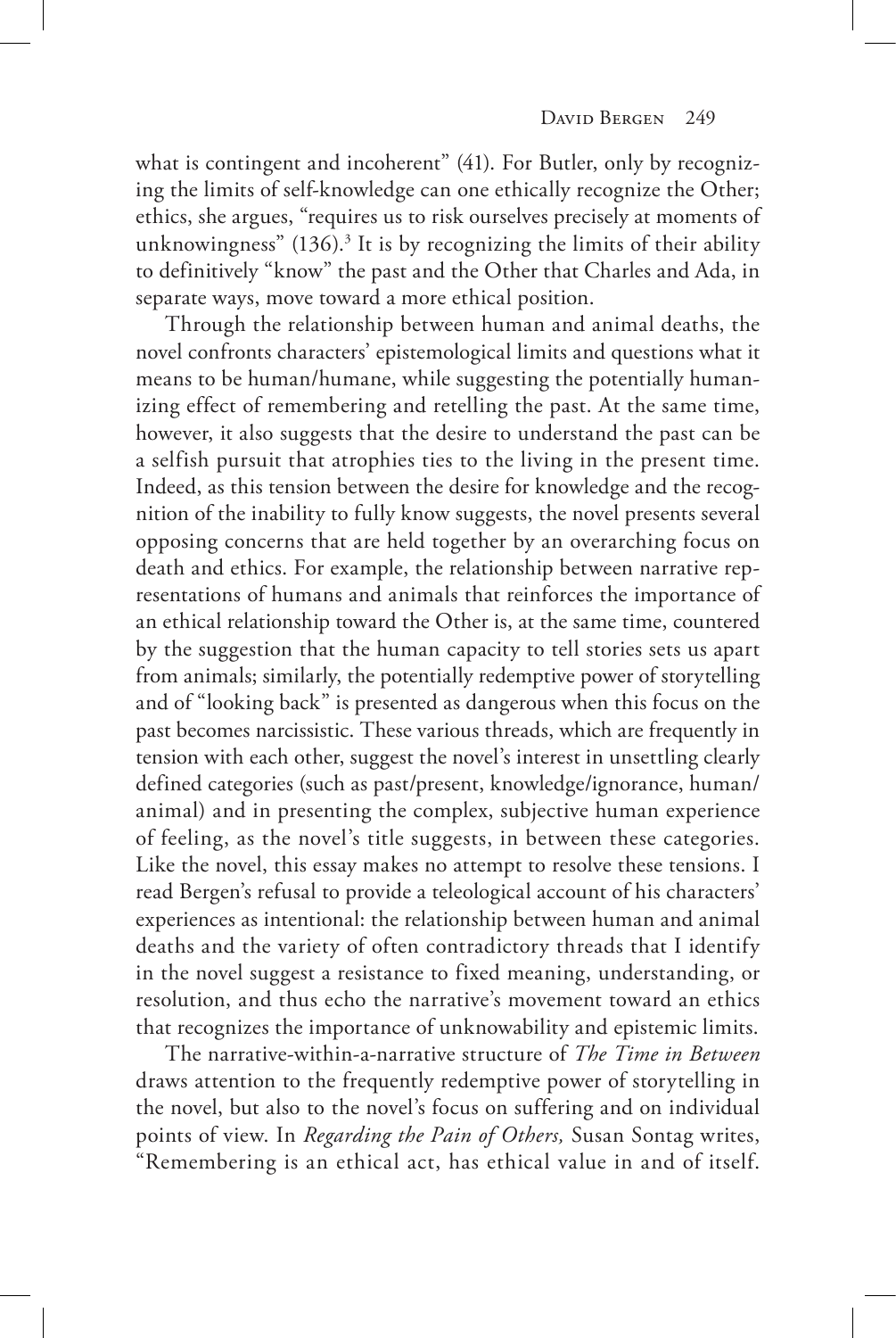Memory is, achingly, the only relation we can have with the dead" (115). In her discussion of the role of photographs in the remembering process, Sontag writes that "[harrowing] photographs do not inevitably lose their power to shock. But they are not much help if the task is to understand. Narratives can make us understand" (89). Reading Tho's account of Kiet's journey into his own "dark woods,"4 Charles revives memories of his wartime experiences in an attempt to find meaning in them, just as Ada later attempts to understand her father's experiences by reading the same book. Kiet's descent into the abyss of wartime horrors is reminiscent of Dante's journey through hell in the *Inferno*, the opening lines of which are directly referenced in the title of the narrative: "In the middle of our life's way / I found myself in a wood so dark / That I couldn't tell where the straight path lay" (1-3). Although Charles often unwillingly remembers his experiences with death through dreams, he moves progressively toward a position of wilful remembering, most obviously displayed in his choice to return to Vietnam and read *In a Dark Wood*. As Charles reads Tho's book to try to make sense of his experiences, Ada, in turn, listens to her father's stories in the hope of better understanding him: she "believed that each successive story was like a thread, and she was collecting those pieces" (39). For instance, she rereads the part of Tho's story that describes the "death of the mother and baby" in order to imagine "the complexity of her father's response and how he might have seen himself in the story" (245).

These acts of reading mirror our own reading of *The Time in Between*. Reading the novel becomes a process that necessarily involves thinking about or imagining the suffering of others; as Butler writes in response to Sontag, narrative may be capable of producing an ethical pathos not available in photography (*Frames of War* 69). Such a focus on suffering runs throughout Bergen's fiction. As Neil Besner has discussed, Bergen's "fiction in general constitutes an inquiry into the nature of suffering, be it grief, the conflicts brought on by desire fulfilled or not (often illegitimate desire of one kind or another), the difficult but necessary yearning for salvation" (par. 4). The pathos of Bergen's writing evokes a responsiveness to suffering: *The Time in Between* upholds the value of looking back — of thinking about the traumatic past and the suffering of others in a way that encourages in its characters, and in us as readers, a reconsideration of the value of life, both human and animal. This is not to say that humans and animals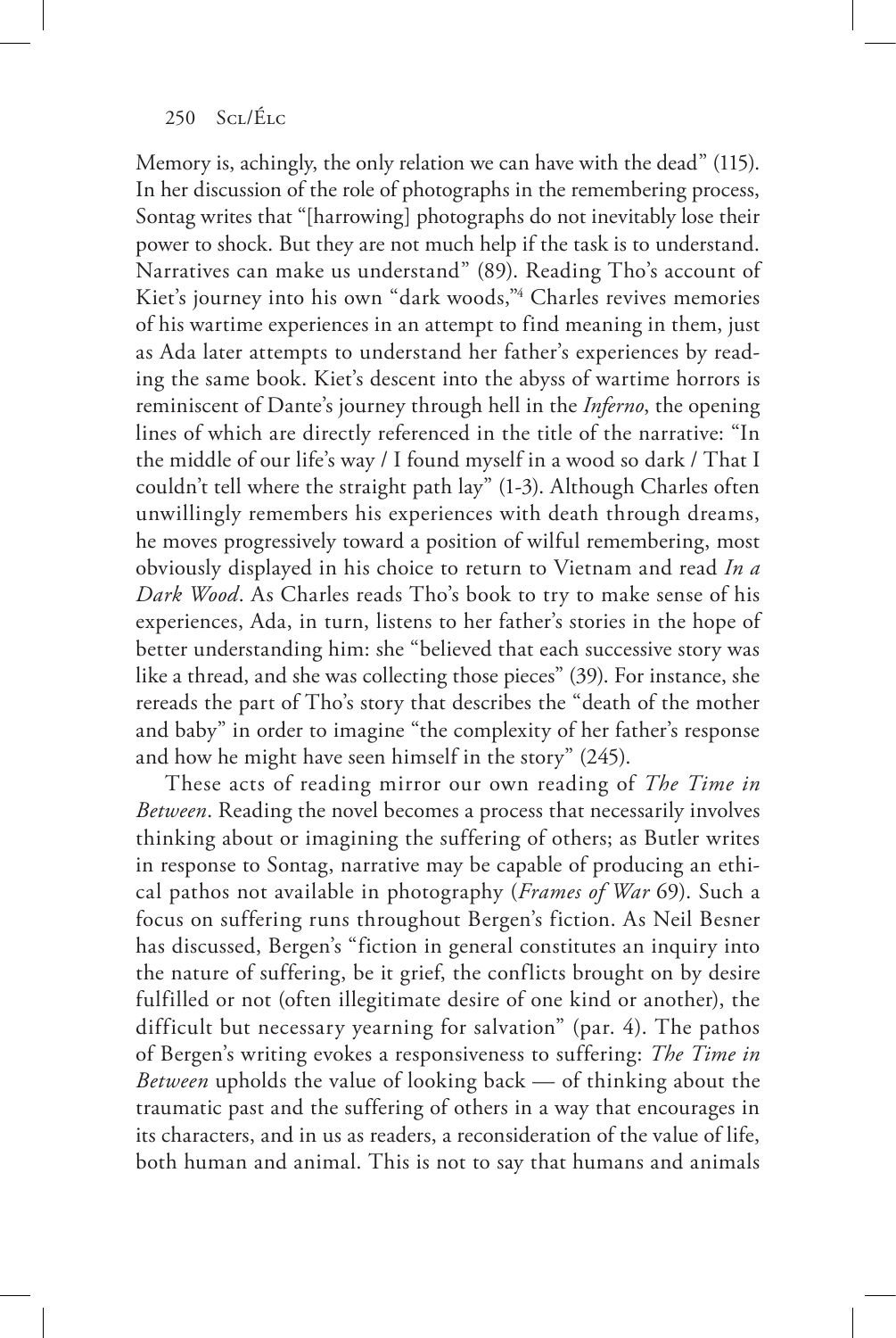become equals in the story, but rather, as David Clark has insightfully claimed in his response to Emmanuel Levinas's short essay "The Name of a Dog, or Natural Rights," that both are "capable of illuminating each other in their separate darkness" (186). As Levinas's essay draws an "unstated analogy between the murder of the Jews and the killing of animals [in order to create] a *rhetorical* neighbourhood in which animals and humans dwell and summon each other into responsibility" (Clark 178), Bergen's narrative offers an analogy between human murders and the killing of animals in Vietnam. In this vein, *The Time in Between*  appears heavily influenced by Timothy Findley's *The Wars* (1977) in its focus on the physical and psychological damage caused by war and in its questioning of what it means to be human through a depiction of human-animal relations.<sup>5</sup> For example, when Findley's protagonist, Robert, realizes that Captain Leather is about to allow hundreds of horses to burn to death, he kills the captain in order to save the animals: "if an animal had done this — we would call it mad and shoot it," he explains (178).

In *The Time in Between*, as in *The Wars*, it is storytelling, the act of remembering and retelling the past, which emerges as a specifically human pursuit that differentiates humans from animals while simultaneously connecting them through the "rhetorical neighbourhood" it creates. This emphasis on reading and storytelling also appears as a self-reflexive comment on Bergen's own fictional project and reminds us that any meaning located by characters in, or readers of, the novel exists only in the aesthetic realm. Still, *The Time in Between* is able to offer a humanistic, subjective portrayal (albeit fictional) of the struggle to locate meaning in the aftermath of the Vietnam war, which entails a movement away from an empirical, objective understanding of the events. This connection between narration and remembering points to the ethical considerations involved in telling stories. The acceptance of ignorance and the letting go of knowledge that both Ada and her father experience might also be read as a form of consolation for the inability to affect or intervene in the very real acts of violence that have already occurred. Through their attempt to remember and make sense of the past, Ada and Charles are ultimately brought into a position of *not* knowing, a position that suggests the ethical value of abandoning the desire to obtain totalizing knowledge for an acceptance of epistemic limits and an openness toward the Other.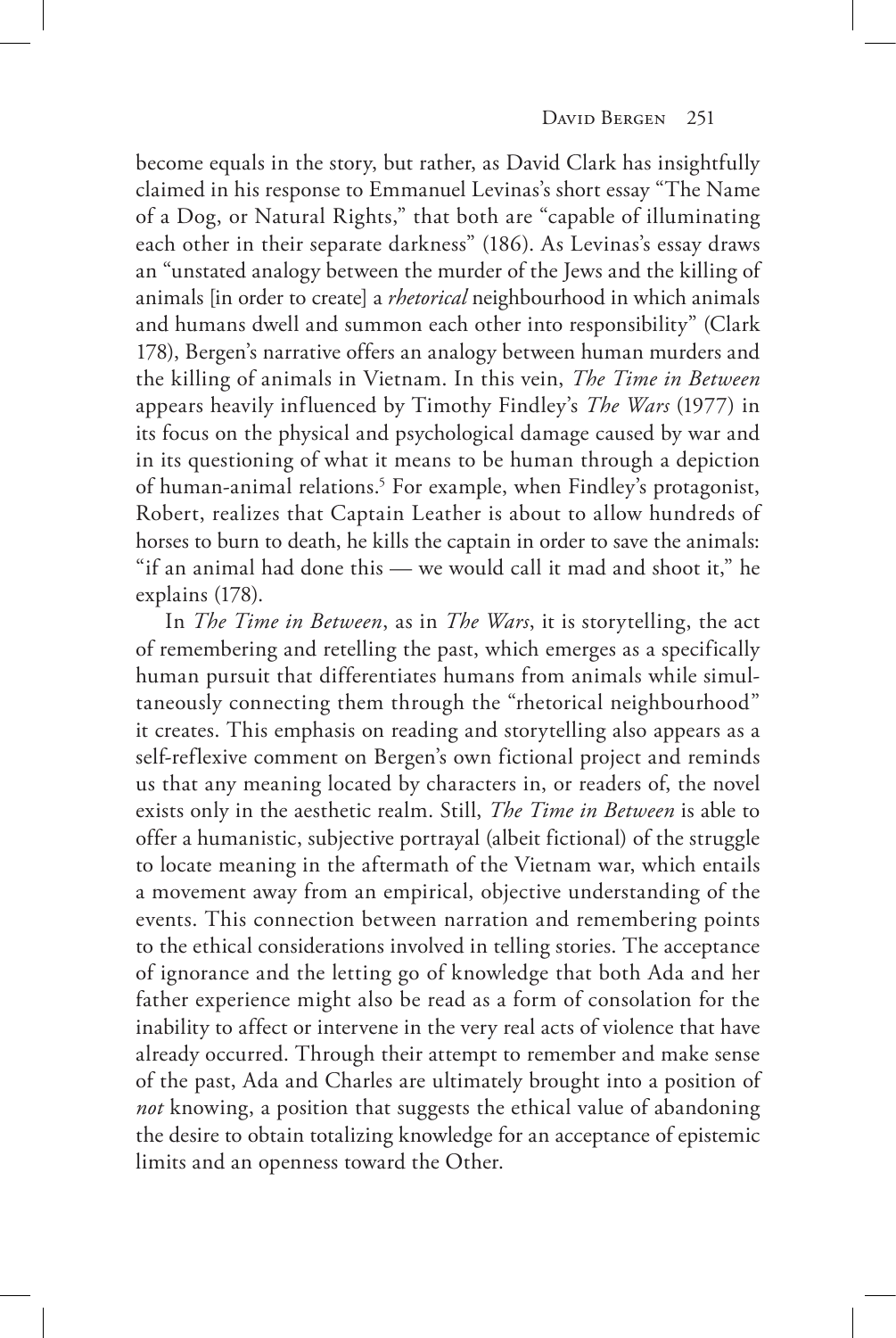By demonstrating the interrelationality of past and present and of humans and animals — the ways in which human experiences of death and suffering recall descriptions of animal deaths and suffering — *The Time in Between* suggests the potential value of looking back at death in order to move forward into a more ethical relationship with the Other. The very title references the temporal play in the novel: while time progresses and Charles and Ada evolve as characters, they psychologically travel into the past through their desire to remember and understand earlier events. This looking back seems to forge connections not only between past and present, but also between life and death: as Ada tells Jon after their father's suicide, "Dad's death is hovering somewhere beside us" (187). The connection between the family's last name (Boatman), the ferry journeys that frame the novel, and the Greek myth of Charon, the ferryman in Hades who carried souls across the rivers Acheron and Styx to the world of the dead, alludes to the ambiguous and dreamlike space $^6$  in between life and death that Charles and Ada occupy as they search for meaning in Vietnam.

The novel does, however, point to the dangers of focusing on the past rather than engaging with the present. Indeed, it shows that the ability to "turn back" to face what is behind is a Western privilege; although Ada wants the Vietnamese people in the village to remember her father's crime, Hoang Vu, the Vietnamese artist who becomes Ada's lover, explains that the people are more concerned with surviving and moving forward: "they don't want to remember" (212).7 In many ways, Ada continues the search to find meaning in the past that her deceased father begins: as Vu observes, "Your father . . . needed to go back. As do you, Ada" (215). Still, while Ada continues to attempt to understand her father and the past, she is, like Charles, made increasingly aware of the impossibility of doing so. Early in the novel, her desire to know what has happened to her father is contrasted with her brother's lack of interest. Confronted by Ada's questioning of his apparent indifference, Jon responds, "*You* want to know, Ada. And because you're so desperate you think I should want the same thing. Well, I don't. Okay? I just don't" (74). Ada's desire "to know" is presented as a simultaneously enlightening and selfish pursuit. Shortly after Jon refuses to take part in her search to find their father, Ada recalls a memory from childhood in which she and Jon discover a nest of baby birds whose mother has a broken wing: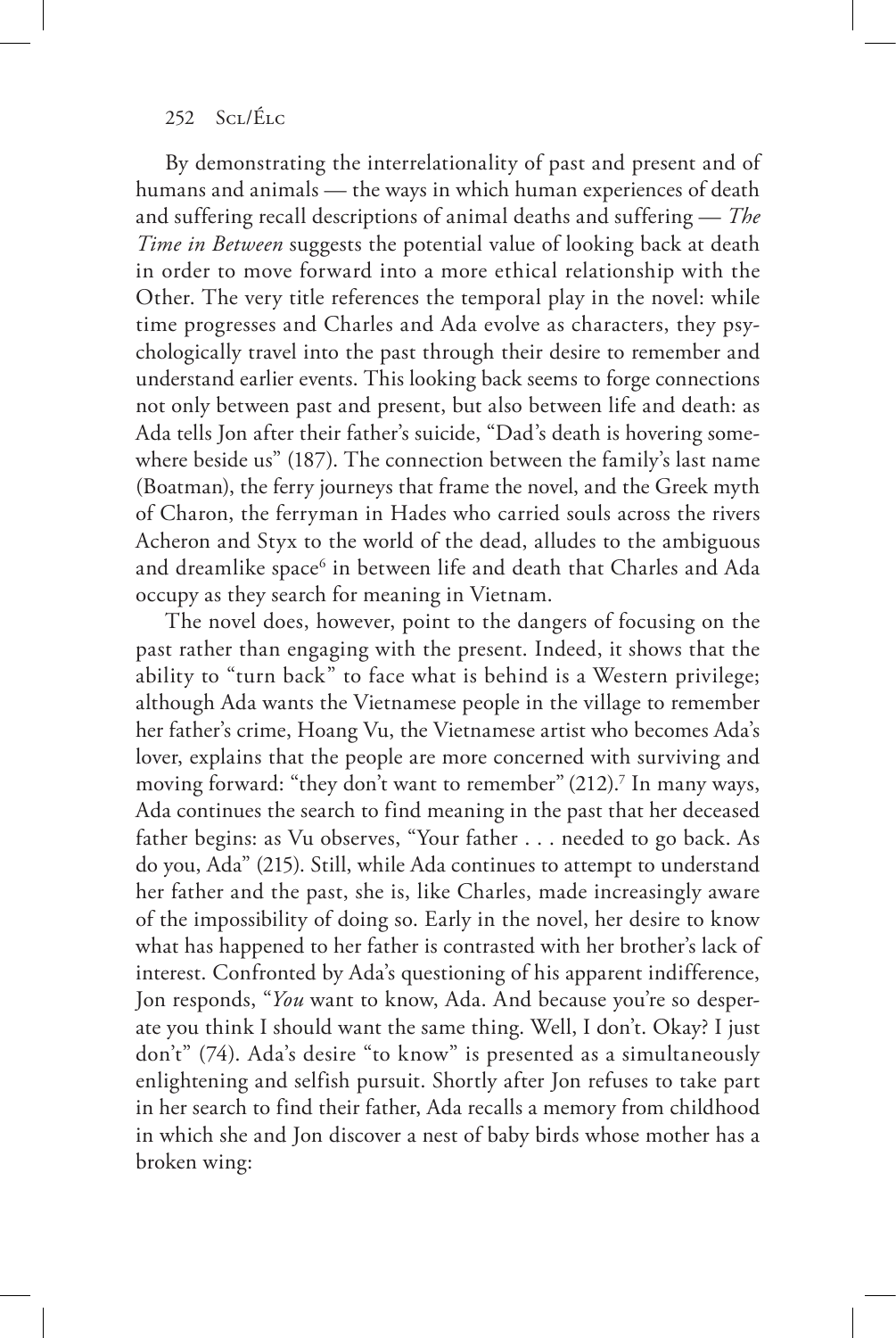Ada told [Jon] to come look. He said no. He said the birds would die. Yes, she said, but you can still come look. He shook his head and left her there. A few days later, when she went back alone to find the nest, the family was dead. The mother had managed to spin her way to the rocks below the nest. The babies were featherless and curled into one another. Their chests were translucent, like blue glass. (75)

In the context of Ada's need to know about her father, the passage proleptically indicates Charles's fate and speaks to Ada's desire to understand or "know" life and death, but it also suggests that she aestheticizes death and, like her father, focuses on it at the expense of engaging with the living.

Charles's memory of the bodies of the deceased seems to indicate that looking back is both desirable and inescapable. For example, when Charles dreams about his dead ex-wife, Sara, he sees "her head turned back to him as if to say goodbye" (39), a physical turning back that is echoed in his memory of the Vietnamese boy he murders whose head is "turned slightly as if to look over his shoulder" (43). In both cases, the bodies Charles dreams about seem to suggest a reciprocal looking back: as Charles looks back at death, death seems to look back at Charles. The monk in Dang Tho's story comments explicitly on this relationship: talking "about life and death," the monk asserts, "you cannot have one without the knowledge of the other. . . . [L]ife feeds on death and death on life" (92). Increasingly, though, Charles *chooses* to remember the past that "arrives, uninvited," despite his initial efforts to "send it away" (42). This choice to remember, to reflect on past decisions, emerges as a particularly humanizing pursuit. Rather than attempt to "not go there" or to "wipe out this nightmare," as his friend and fellow soldier Harry suggests he do, Charles makes the narcissistic decision to leave his children and return to Vietnam to confront his past actions (42).

The description of the murders Charles commits appears immediately after Harry's dismissive statement about remembering and seems to demonstrate a resistance to wilful forgetting. Having shot the boy, Charles shoots a pig and a dog, "as if to underscore the *necessity*" (43; emphasis added). This explanation immediately deconstructs itself: like the little boy who "didn't have a gun" (43), the animals are unarmed and uninvolved in the war. They do not pose a threat and there is, therefore, no necessity to kill them. It is here perhaps that the novel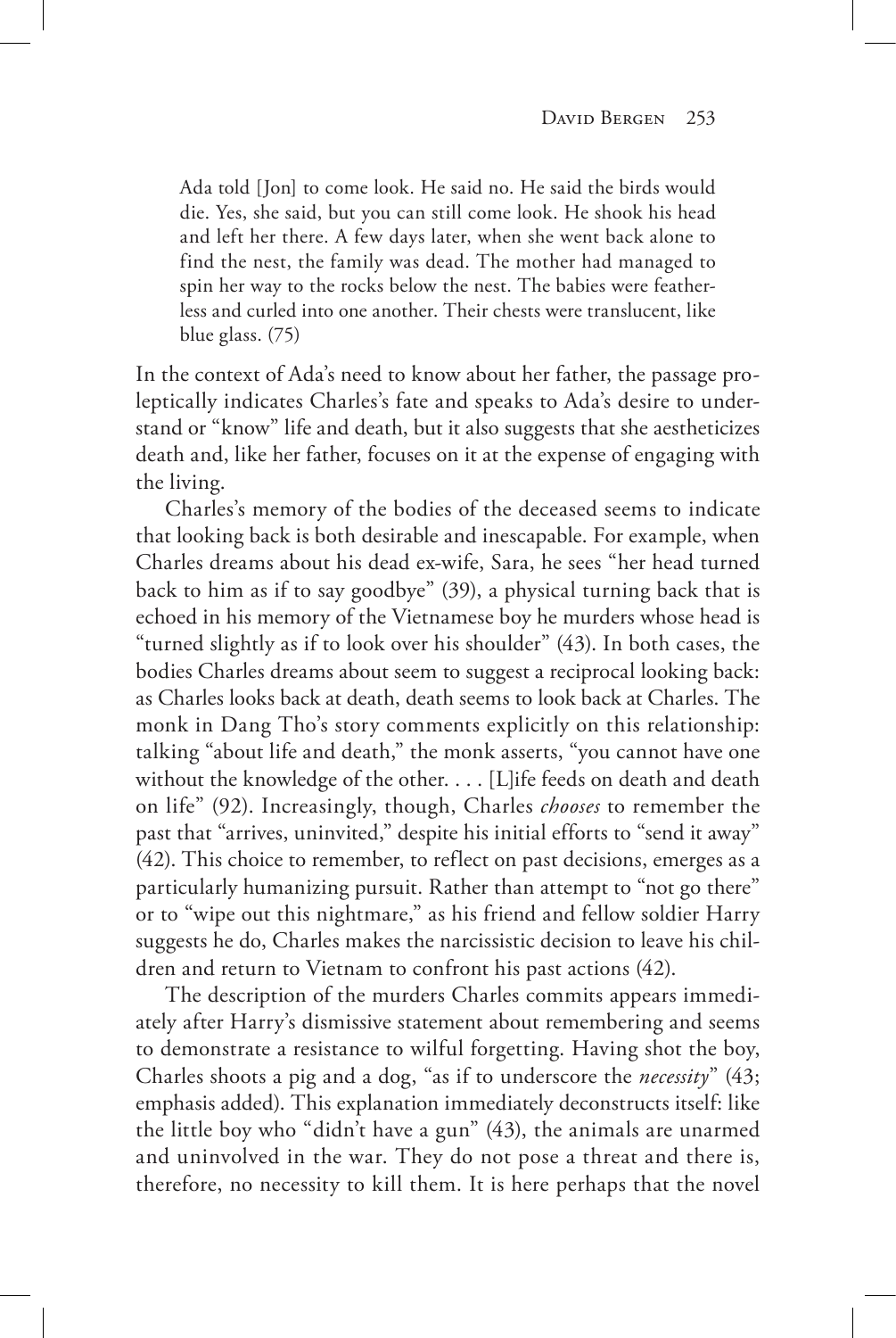most overtly questions the "necessity" of killing. By killing beings whose deaths he considers "acceptable," Charles seems to attempt to negate the value of the boy's life by reducing him to an animal position.<sup>8</sup> These deaths raise questions for the characters and perhaps for readers about which lives are recognized, and, to use Butler's words from her critique of violence, are "worth valuing and preserving" (*Precarious Life* 34). As is the case elsewhere in the novel, Bergen seems to engage with historical notions of race and animality in which certain humans were considered as belonging to a distinct species.9 The ethical dangers of refusing to acknowledge a living being's ability to experience death and suffering are explored through Bergen's depiction of the murders that Charles commits.10 Choosing to kill the dog and the pig in Vietnam, Charles not only assumes that the animals do not exist individually as subjects and therefore cannot die, but, in killing them to "underscore the necessity," he also places the boy outside of a subject position by attempting to "necessitate" his death with the deaths of those (animals) whose lives he deems expendable. Although the murders Charles commits complicate his humanity, his active remembering and attempt to understand his actions appear as very human endeavours.

Arguments around the necessity of killing are, of course, prevalent in the context of war, but they are also examined in the narrative through the killing of animals. For example, Charles's daughter Del announces her decision to become vegetarian after she witnesses the seemingly unnecessary killing and mutilation of Rosie, the pullet. Charles attempts to justify Rosie's death and dissection to his children by claiming, "we were going to eat her anyway. She's just furthering our education," to which Del responds, "But *she* is Rosie" (35). Del cannot partake in the dissection because she grants the pullet an identity as a subject. Furthermore, the scene is implicitly connected to human deaths through the comment Charles makes to his children directly before killing Rosie: "artists throughout the centuries, lacking models, had used cadavers" (35). Replying to Jon's subsequent question about the meaning of the word *cadavers*, Del answers, "A dead body, stupid" (35). That the reference to dead human bodies immediately precedes Rosie's dissection suggests that Del identifies a relation between Rosie's body and the human body, rendering her unable to subject the pullet to the evisceration that Charles encourages. The connection between cadavers and the dead pullet draws attention to the materiality of bodies, whether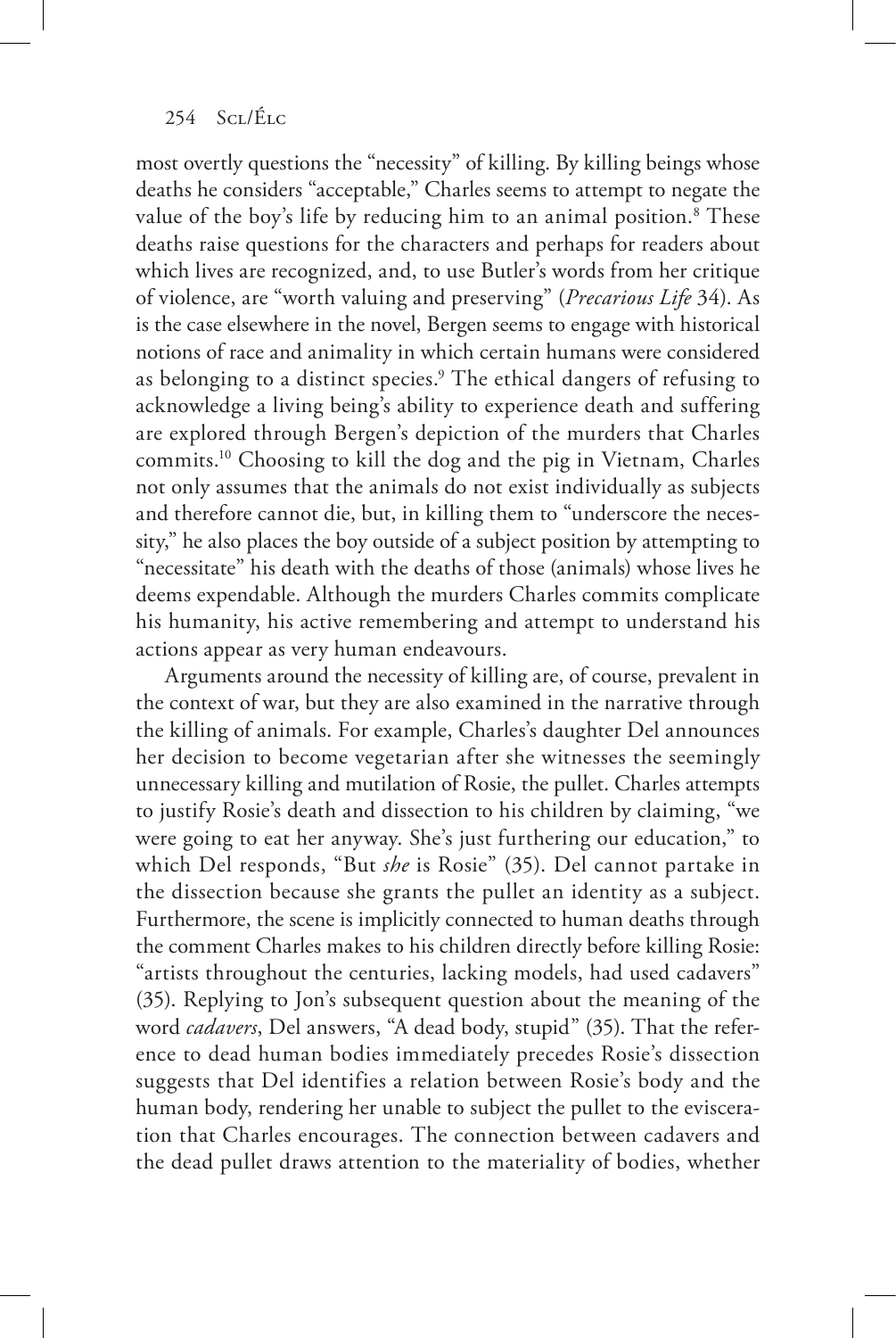human or animal, but again suggests that the ability to question death is a uniquely human quality.

Charles's opinion that animal lives are expendable, however, appears to change over time and is increasingly challenged by his dreams and memories. Frequently, in dreams and thoughts, Charles recalls animal deaths as well as human deaths, implying that he recognizes a certain value in the lives of animals and acknowledges their suffering. This concern with experiences of suffering, both human and animal, runs throughout the novel and seems to differentiate the human from the animal. Indeed, images of human cruelty are often implicitly echoed in images of cruelty to animals; for example, Charles sees "a boy being beaten with a stick by two other boys while several people looked on and laughed" (139), which is later mirrored by the copulating dogs Ada sees running "in circles while a young boy beat them with a stick" (220). Charles's dream about the horrific death of a friend in Vietnam and the violent mutilation of a pig similarly connects human and animal suffering: "he dreamed about severed limbs and fire and the intestines of Jody Booth, a friend who had died beside him in a field outside Danang. He dreamed about pigs being strung from a rope and gutted alive and he dreamed about a young boy who looked up at him as if to ask, 'Why?'" (26). Including the description of animal deaths and of the "young boy" in the same sentence, Bergen invites us to read the boy's question (which is also, of course, Charles's question) as a reference to the killing of the pigs as well as an implicit interrogation of Charles's shooting of the boy. The dream implies that Charles, like Del, inwardly questions his stance on animal deaths and suffering.

In turn, this questioning also guides the reader's interpretation of animal death in relation to human death in the novel. In *In a Dark Wood*, the confessional narrative embedded within *The Time in Between*, Kiet's murder of the woman and the young baby not only parallels Charles's murder of the Vietnamese boy, but also is echoed in scenes that depict the killing of pigs. In Tho's story, Kiet has "difficulty killing the pig" (88), presumably because he is reminded of the murder of the mother and child. Each death reminds the reader, as it reminds Kiet, of previous deaths in the narrative, and so forces the reader to participate in the process of "turning back" that Charles and Ada demonstrate. After learning about her father's suicide and reading Tho's story, Ada imagines that "the objects in the room had become shapes of animals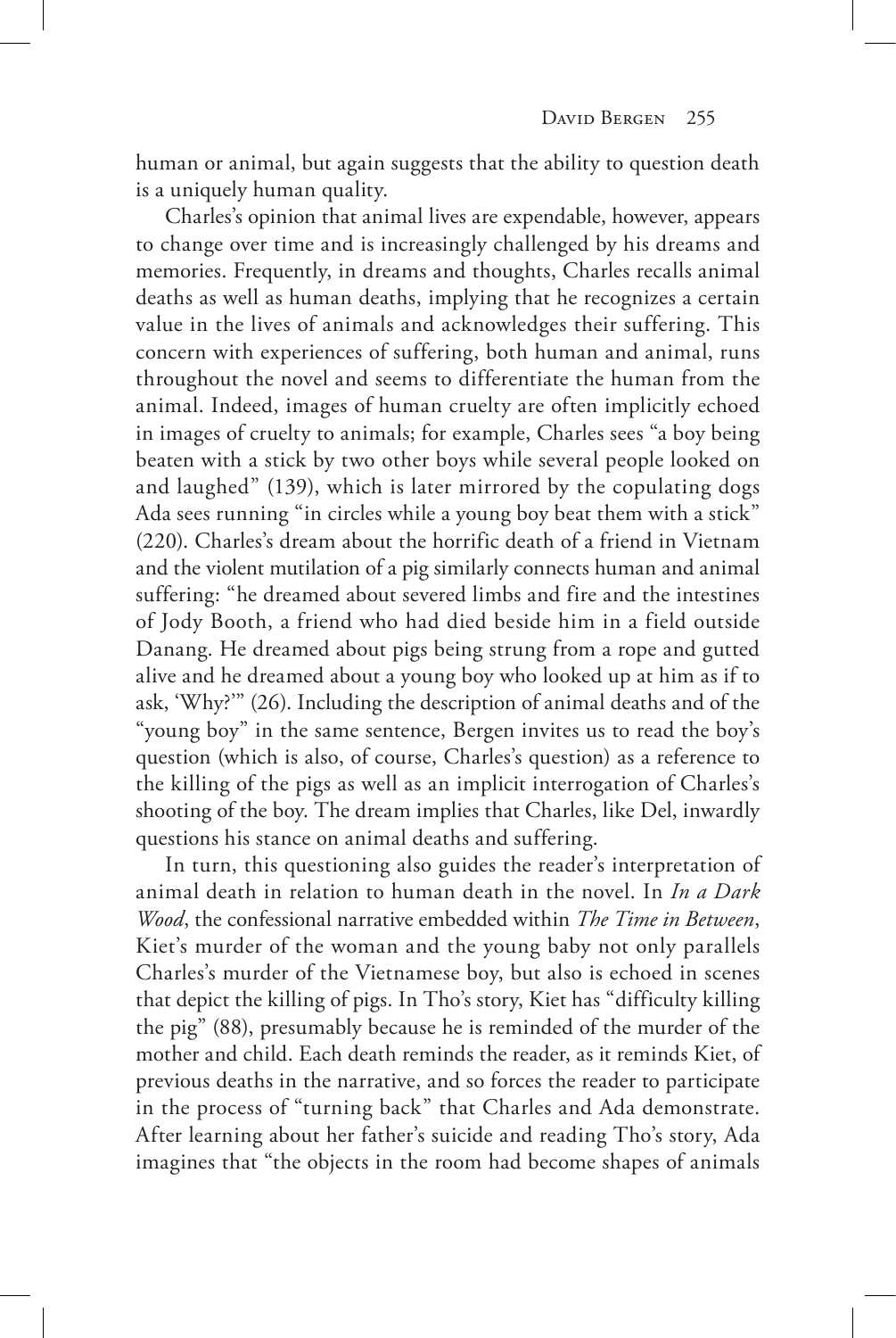and men" and she sees an image of "her father and Kiet standing side by side" (251). This hallucination explicitly comments on the doubling between Charles and Kiet, but the pairing of "animals and men" and of "Charles and Kiet" also suggests the connection between humans and animals. Certainly, the image of Kiet holding the knife while he considers the "pig's heavy neck" and hears its "screaming" (87) recalls the horrific description of the human murders he commits: "the brilliance of the sun off the blade of the scythe, the thin red line at the baby's throat, an infant's howl descending into a mother's wail, and then that wailing, too, gone, disappearing like the pink bubble that rose from the opening at the mother's neck" (84). The scene is echoed a third time in the main narrative when Ada watches Chi push "the blade of the knife into the [pig's] throat," hears the "tearing of flesh," and watches a "thin rope of blood hit Chi's chest" (231). In this case, the description of the pig's death also returns the reader to Charles's act of murder: "Chi's arms and legs were bloody" after killing the pig (231), just as Charles has "blood on his arms and boots" (45) after shooting the boy and the animals. The impact that Tho's story has on Ada and Charles, and on the reader (as well as the similarities between *In a Dark Wood* and *The Time in Between*), highlights the importance of storytelling as an aspect of the novel's own rhetorical practice but also as a redemptive pursuit. Although not made explicit, Ada's reaction to witnessing the pig's death, which makes her "feel dizzy" and prompts her to wash "her hands and face" as though to cleanse herself from her visual participation in the killing, suggests that she, like the reader, makes the connection between the murder of the pig, the murder of mother and child in Tho's story, and the murder Charles commits (231). Ada's impulse to wash herself, as well as her imagining a "white room with a bed and clean sheets and a window that offered a view of a perfectly clear sky" (231), indicates her desire to return to a moment of moral cleanliness and perfection in which she has no responsibility — a desire that mirrors her father's quest for meaning and redemption.

Like the baby that Kiet kills, the pig that Chi kills "howls" before it dies. The connection of the human and the animal through these howls points to the role that language or "voice" plays in rendering the Other a recognizable subject. Charles appears increasingly reluctant to take animal life, and although he hopes that "the prospect of stalking a wolf or a bear through the bush would carry him away," hunting leads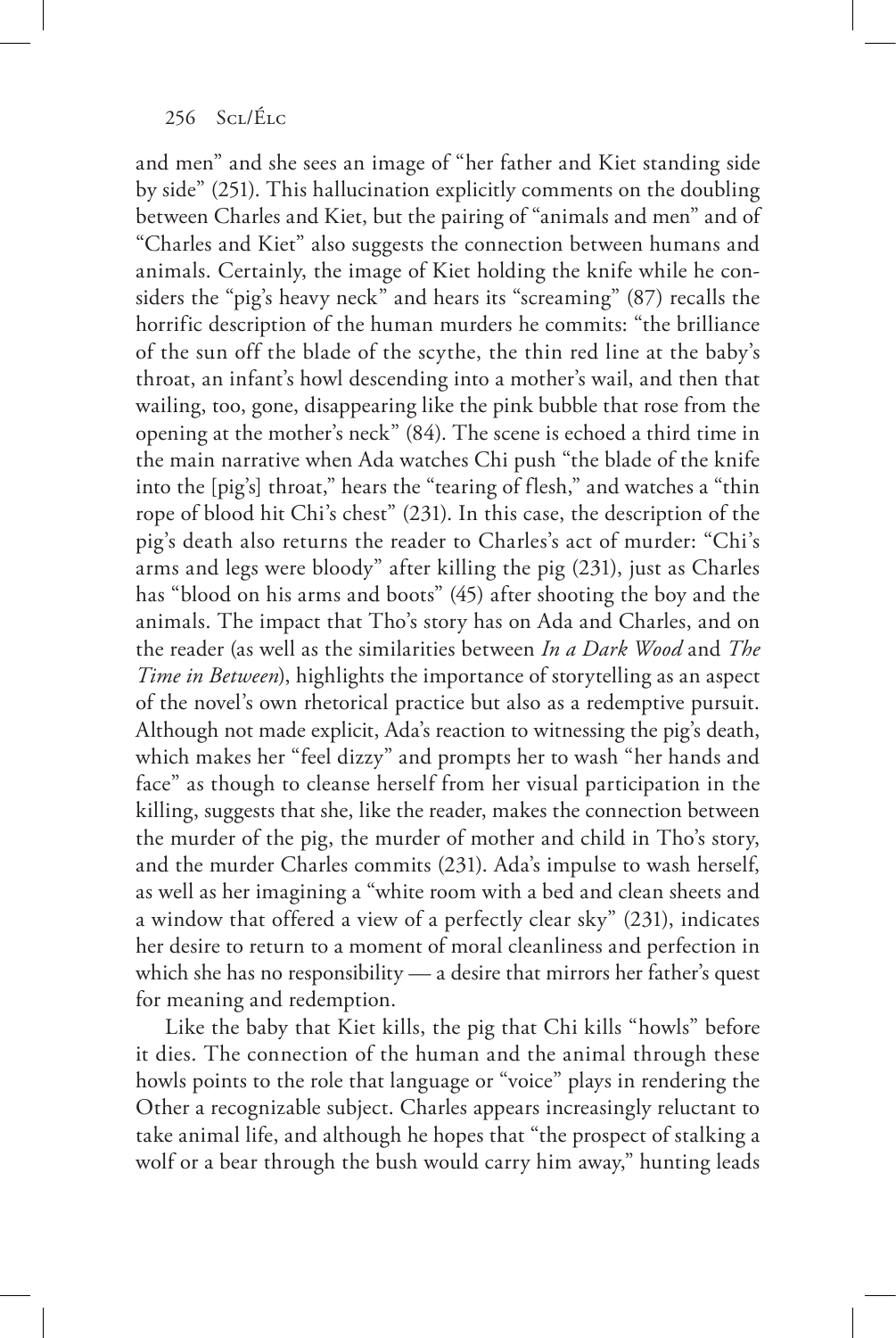him "more and more . . . into a darker place" (99). Charles seems to hear the "voice" of the animal when he encounters the wolf that Del's lover, Tomas, shoots and maims during a hunting trip. Although Charles is presented with the opportunity to kill the injured wolf, he allows it to live. In many ways, this scene appears as a re-enactment of the Vietnam shootings, especially given Charles's admission that hunting reminds him of "walking point" in Vietnam: Charles is faced a second time with the option to kill a human and an animal but on this occasion decides not to kill the wolf, or to kill Tomas, whom he wants "for a small moment" to shoot (101). Charles does not give Tomas a reason for not killing the wolf but cryptically tells him: "[we] make certain decisions and the decisions take on a story and the story has a history of its own" (102). The remark, which serves as another reminder of the significance of storytelling in Bergen's narrative, expresses Charles's need to correct his previous decisions and to "re-write" his story in order to avoid repeating a history that he so regrets. His dream about the wolf suggests the significance of his choice: "During the night he woke from a dream in which he had come face to face with the wolf and shot it between the eyes. . . . In the dream, just before he had killed the wolf, it had called out in a language that was mournful and ancient" (103). The dreamed shooting of the wolf presents a stark alternative to the actual decision Charles makes *not* to kill the wolf. We might read the dreamed "face-to-face" interaction between Charles and the wolf in terms of a Levinasian ethics, where one is faced with a temptation to kill as well as a command not to kill as one looks at the Other.11 In "Ethics and Spirit," Levinas observes,

The face, for its part, is inviolable; those eyes, which are absolutely without protection, the most naked part of the human body, nonetheless offer an absolute resistance to possession, an absolute resistance in which the temptation to murder is inscribed. . . . This temptation to murder and this impossibility of murder constitute the very vision of the face. To see a face is already to hear "You shall not kill." (6)

While Levinas suggests that only humans can have a "face," Charles's decision not to kill the wolf during the actual hunt seems to resist such anthropocentric thinking and thus challenges Levinas's position. In "A Missed Opportunity," Paola Cavalieri points out that Levinas's theoretical privileging of passivity in the interaction between subject and Other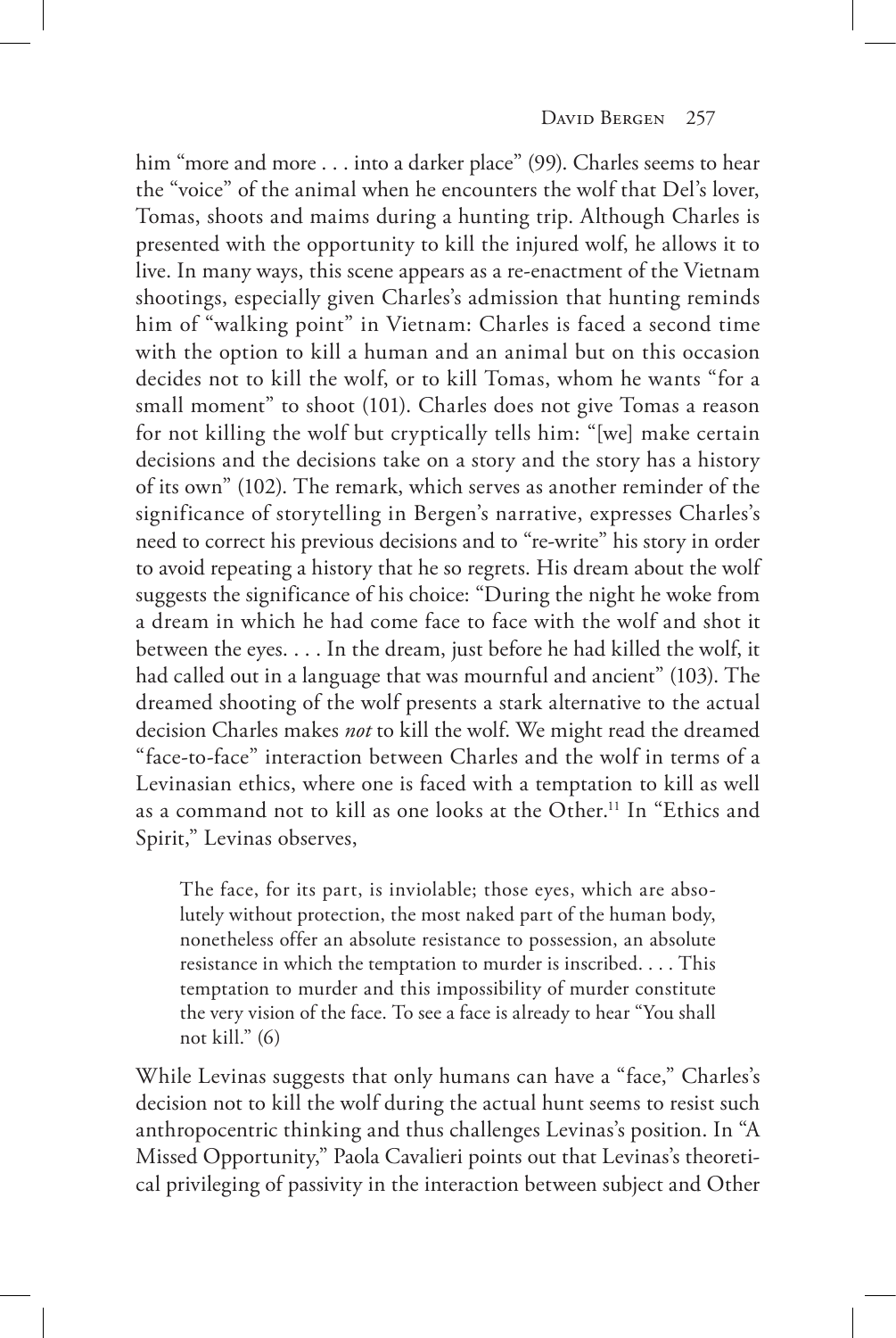is contradicted by the re-emergence, in his thinking of the animalhuman relationship, of "the Same that he has so strongly challenged. The Same — that is, just that consciousness that knowledge and freedom allow to subjugate the Other" (105-106). Charles's recognition of the wolf, a recognition that allows the animal to live, may then be read as a kind of ethical passivity toward the animal that acknowledges its vulnerability. In making the decision not to kill, Charles suggests that he sees a face, hears the mournful language of the wolf, and translates it into a demand not to kill. This "language" appears as a plea for life and as a demand to be recognized as a subject, and functions in a similar way to the mother's "wail" and the baby's "howl" in Tho's story, the pig's "screaming" in the central narrative, and the "question" that the Vietnamese boy appears to be asking as Charles kills him (45).

Bergen's novel gestures to the role that refusing language plays in the process of refusing subjectivity, which resonates with Butler's argument that language is a weapon in war that can produce lives or negate them (*Precarious Life* 1-18). On another level, however, the novel suggests that the face of the Other signals an "utterance that is not, strictly speaking, linguistic" (133), that the face is in itself "a kind of sound, the sound of language evacuating its sense" (134). The "utterances" of the mother, child, wolf, and pigs may each be read not as a "linguistic" language, but metaphorically as a "wordless vocalization of suffering that marks the limits of linguistic translation" (134). Indeed, in her work on torture and pain, Elaine Scarry argues that pain "does not simply resist language but actively destroys it, bringing about an immediate reversion to a state anterior to language, to the sounds and cries a human being makes before language is learned" (4). Like the "ancient" language of the wolf that Charles hears in his dream, the pig that Chi slaughters emits a similarly "wordless vocalization" of suffering: "The screams were higher now, and they filled the courtyard like some ancient and infernal call" (231). Although the repetition of the word "ancient" adds a mystical and dreamlike tone to the description of both pig and wolf, the brutally stark account of the pig's death and the syntactical focus on its body — "neck," "snout," "throat," "flesh," "blood" — draws attention to its material life. Not only is the pig's death horrific in itself but its "voice" also forces the reader to recall descriptions of human killings in the novel: the pig's "screams" evoke a human response to such suffering, and its "howls [become] muted and muffled" (231), just as the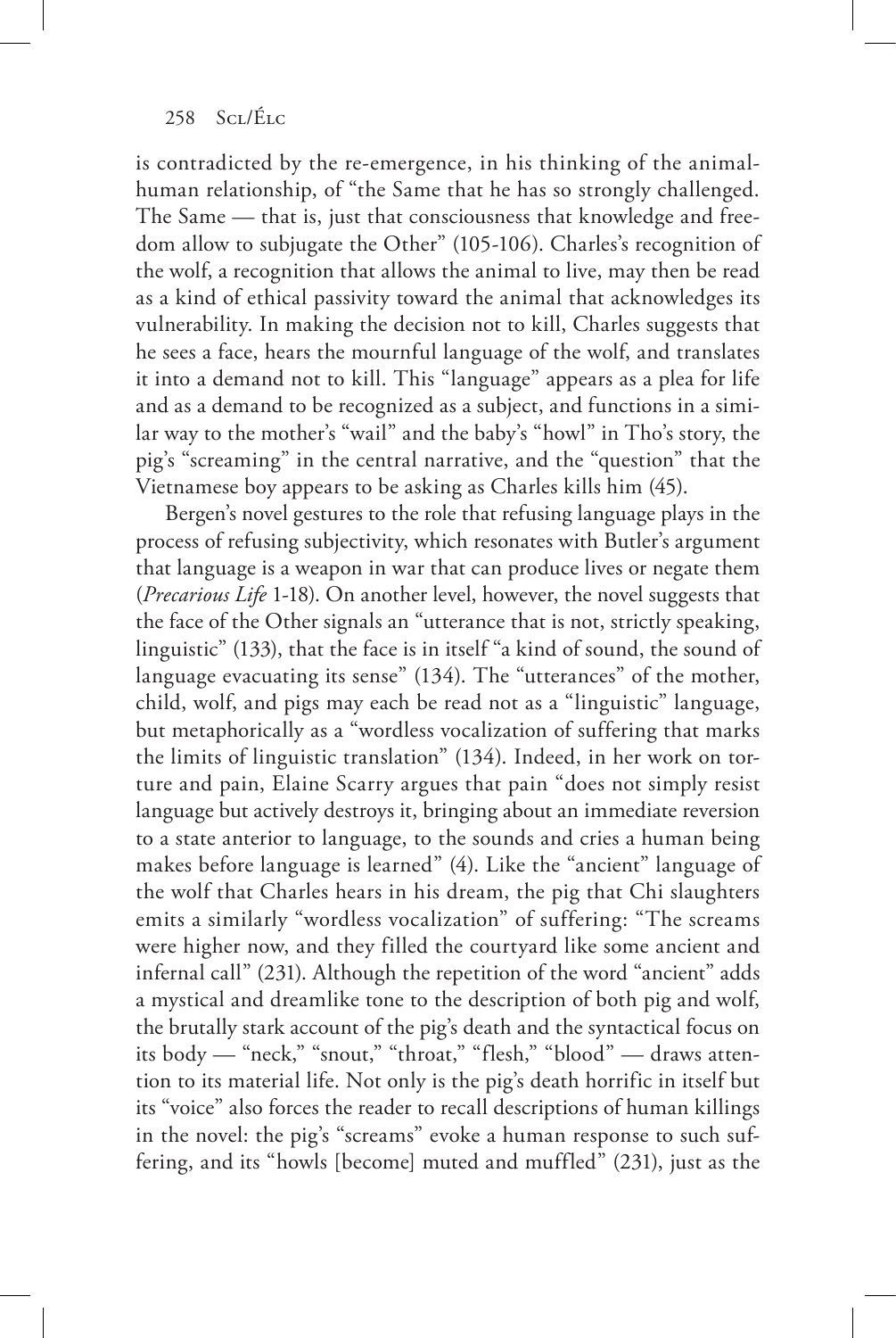"infant's howl" is silenced in Dang Tho's narrative (84). Indeed, the novel increasingly conflates animal and human "voices" to the extent that Ada seems unable to distinguish between the two: "Someone was sweeping leaves in the neighbour's yard. Voices, the yelp of a puppy, cry of a small child" (229). Here, it is the reader's task to recognize the suffering of human individuals (the crying mother and child, for example) as separate from that of the animal.

For Charles, animal voices assume a profound significance. Dogs, in particular, are intimately connected to Charles throughout the novel and seem, at times, to appear as redemptive figures. When recalling his interaction with Harry during the war, for example, Charles describes how "in the village" (presumably the village where he kills the boy and the animals), "a dog that had survived lifted its head and howled at the sun" (42). That this recollection occurs immediately before the first description of the Vietnam killings indicates that the dog's howl somehow connects to Charles's own reaction to the deaths: the dog seems intrinsically linked to Charles's memory of the killings, and its howl appears to vocalize Charles's own suffering — the grief that he experiences but cannot express. The dog that Charles shoots during the war seems to establish this relationship; it is described as "a mongrel. An ugly little thing with a crippled back leg. No hair on the back, as if it were a large rat that *deserved to die*" (43; emphasis added). That the dog's poor physical appearance provides Charles with reason to think it deserves to die indicates the arbitrariness of his decision to shoot. However, because the dog reappears at the scene of Charles's own death, it acquires meaning in Charles's life, like the animals in his dreams, that transcends its apparently abject status. When Charles decides that he, too, "deserves to die," a dog emerges "out of the darkness" and stands "before him, growling" (154). The dog appears and then disappears just before Charles drowns, suggesting that it may be a hallucination of the dog he remembers killing in the war. The passage continues,

Its rear end was furless and as the animal circled Charles could see that it favoured a hind leg; a reprobate creature that saw an equal in Charles. Charles picked up a stick and swung out, hitting the dog across the snout. It howled and backed away, its rear furrowing the sand. "Get lost, you piece of shit," Charles said, and the dog tilted its head, as if the language it heard was unexpected. (154)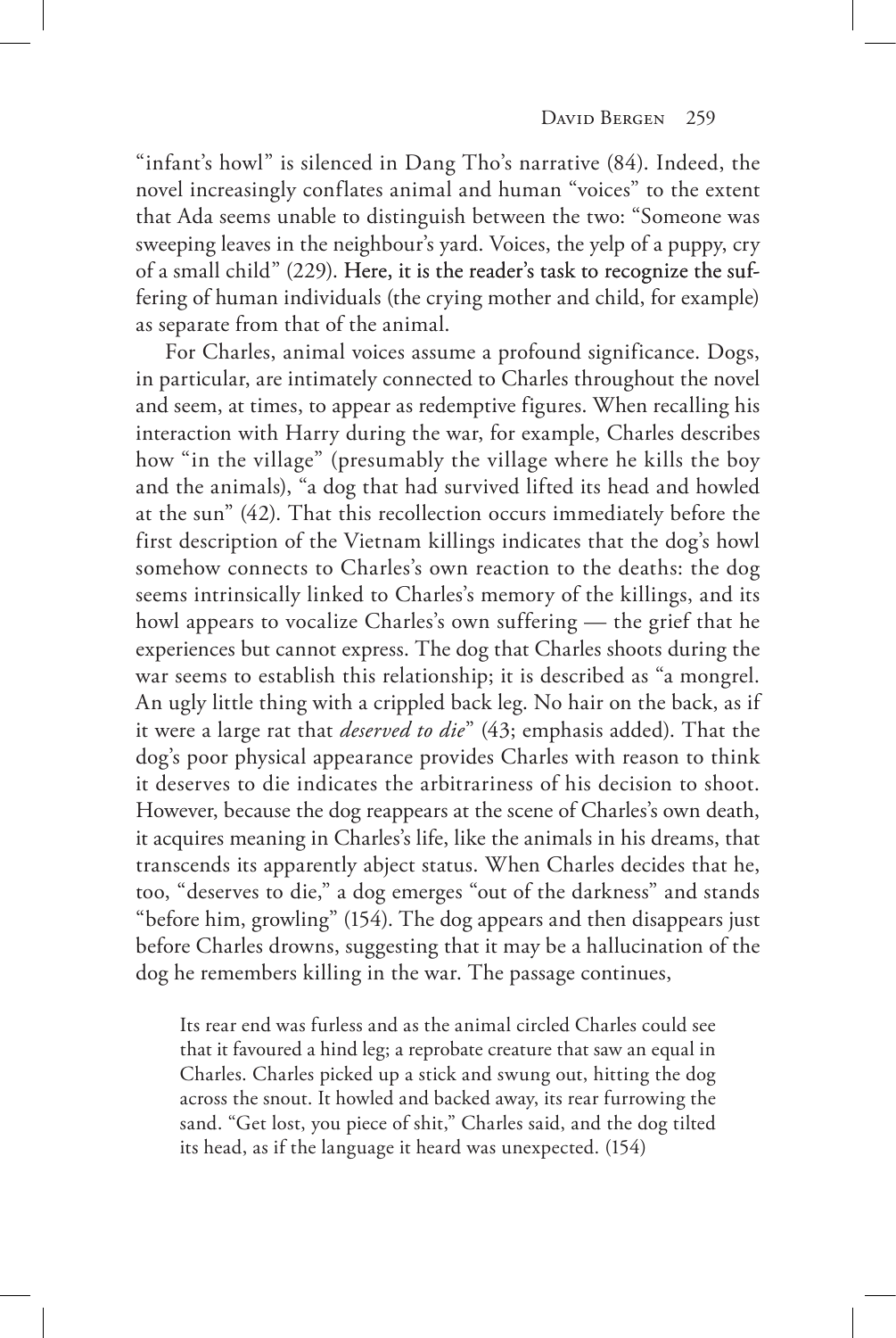There is a sense that the dog *listens* to Charles's "unexpected" language in a way that highlights Charles's refusal of the dog's communication and also builds upon the novel's refusal of Levinas's suggestion that only humans can have a face; here, as in Charles's dream of the wolf, a moment of face-to-face recognition passes between Charles and the animal. As the dog recognizes Charles as "an equal," as a similarly "reprobate creature," Charles's unprovoked violent reaction to the dog implies that he recognizes the dog as a kind of embodied reminder of his crime in Vietnam — an emblem of his immoral act. His violent lashing out, then, indicates a certain self-admonishment for his past actions but also a refusal to confront and live with those actions. Indeed, this dog, whose howls make him seem "aware of what was to pass" (155), appears as an embodiment of Besner's description of redemption in Bergen's fiction: "a dim and receding, but also a vital and necessary hope — invoked, ironized, then revoked" (par. 4). In this sense, the dog appears to be not so much a subject as a rhetorical device that encourages the reader to consider the "humanness" of Charles's actions.

The possibility that the dog operates as a kind of double to Charles is implied a few pages earlier. After his lover, Elaine, leaves, Charles goes down to the harbour and sees in the water "the corpse of a dog, hugely distended, moving back and forth with the waves" (146). The lines that follow indicate the significance of this drowned dog: "Footsteps behind him. He turned as three men in suits passed by. Charles stepped back. He heard the men's sudden laughter and the wind and the clicking of the palm trees. The bloated moon. A hole had opened up before him" (146). Apparently distanced from "the human," from the men and their laughter, Charles chooses to commit himself to the same fate as the dead dog; after his suicide, Charles's own corpse is found, "grey and bloated," moving in the waves, just like the dog (159). The "hole" that opens before Charles might, then, be read as his recognition of his inability to make sense of the past, but also of his own precariousness in his position as human subject. Yet, although the bodies of both Charles and dog are similar in death, the novel suggests that it is Charles's attempt to remember and make sense of his past that returns him to the realm of the human. As Charles tells his children in his suicide note, "he had imagined coming back to this place and solving some mystery, that then he would understand what had happened to him," but in the end, "Nothing made sense" (168). Choosing to die like the animal that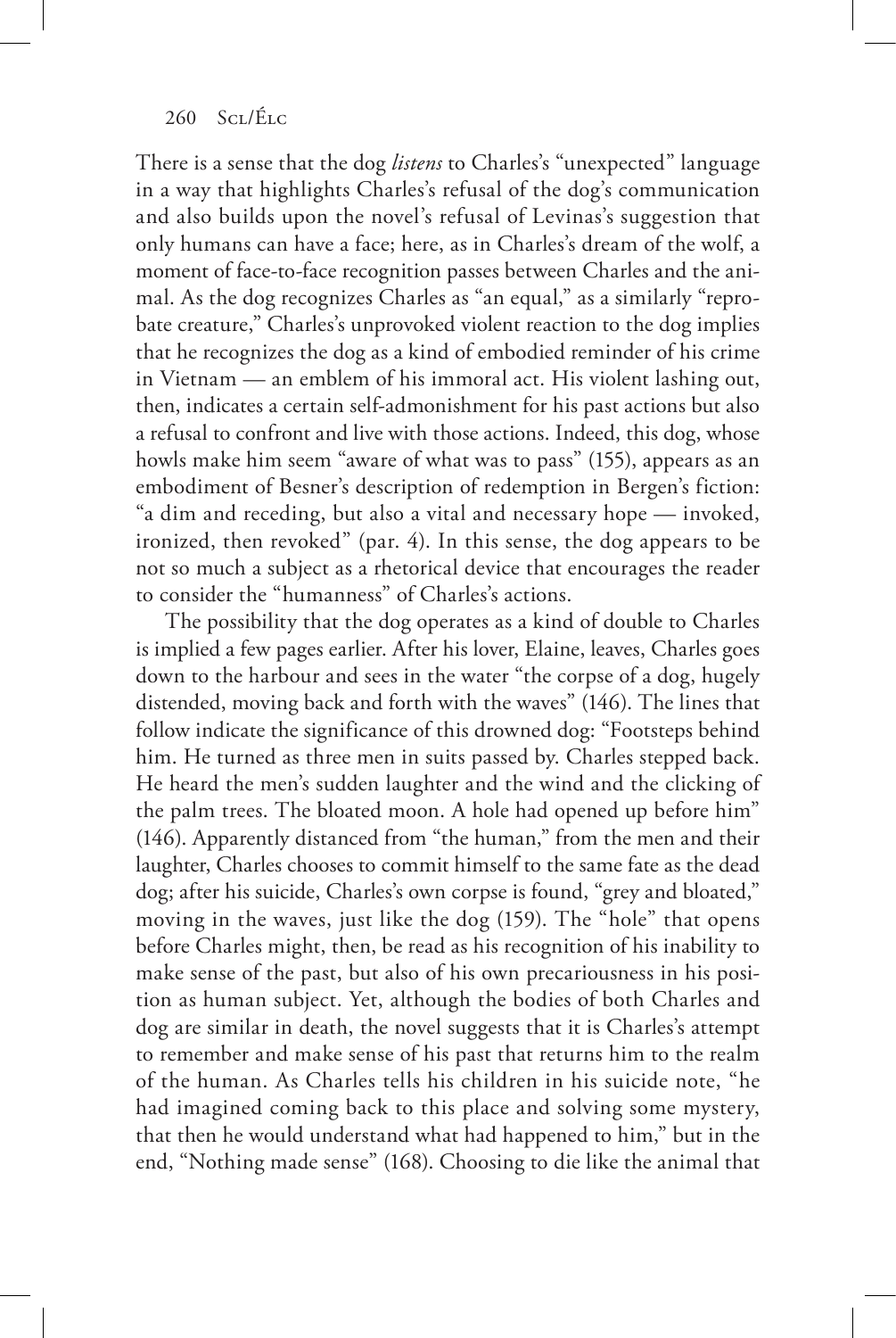reminds him of his crime suggests that Charles lets go of the notion of himself as a superior being, as well as of his search to "make sense." Ada's remark about the rat that Vu later captures and drowns — "it was a terrible thing to think of an animal drowning" (241) — seems to comment on her father's death. But the fact that Charles *chooses* to die this way, a distinctly human decision, ultimately renders him more human than animal. Although his suicide allows Charles to assert control over his death in a way that is not available to the boy he kills or to the animals in the story, it may also be read as sacrificial.12 By giving up his search for meaning in Vietnam to consciously step into the void of death, or the "hole" that opens before him as he gazes at the corpse of the dead dog, Charles seems to accept a position of ignorance and unknowingness. As Vu tells Ada, "killing one's self required strength. It was like running toward danger. Running toward the unknown" (215).

The humanness of Charles's reflecting, remembering, and decision-making in life is contrasted by the position he assumes in death. However, Bergen complicates the vulnerability of this position by situating the human-animal relationships he presents in an ecologically ordered system. Indeed, just as wartime killing has traditionally been associated with the presumed brutality of animal "nature," once dead, Charles's body is "dissected" by animals in a way that reverses his own treatment of Rosie, the pullet: parts of his body are eaten, his eyes are pried free by a swimming crab, and seahorses "study the holes" (156). This scene seems to make porous the human-animal divide by pointing to the unstable boundary between the recognized human body and flesh, but it also reveals the changing ecological position of Charles's body. The blunt description of Charles's death and decomposition seems to mock the self-absorbed search for redemption that drives his journey to Vietnam. Rather than finding salvation in relationships with others, Charles dies alone and blinded by his impossible quest to return to an ethically pure state — it is not surprising that after his death his "eyes would go first" (156). In this perversion of the ecological pyramid, the crab that eats Charles's eyes appears, like the dog, as a rhetorical figure that highlights Charles's myopic vision and redeems him, albeit in death, from the trap of outward rather than inward sight.

Charles's death, his suicide note, and the story about Kiet that Ada eventually reads draw her into a position where she becomes acutely aware of her father's suffering and of the human potential to fail to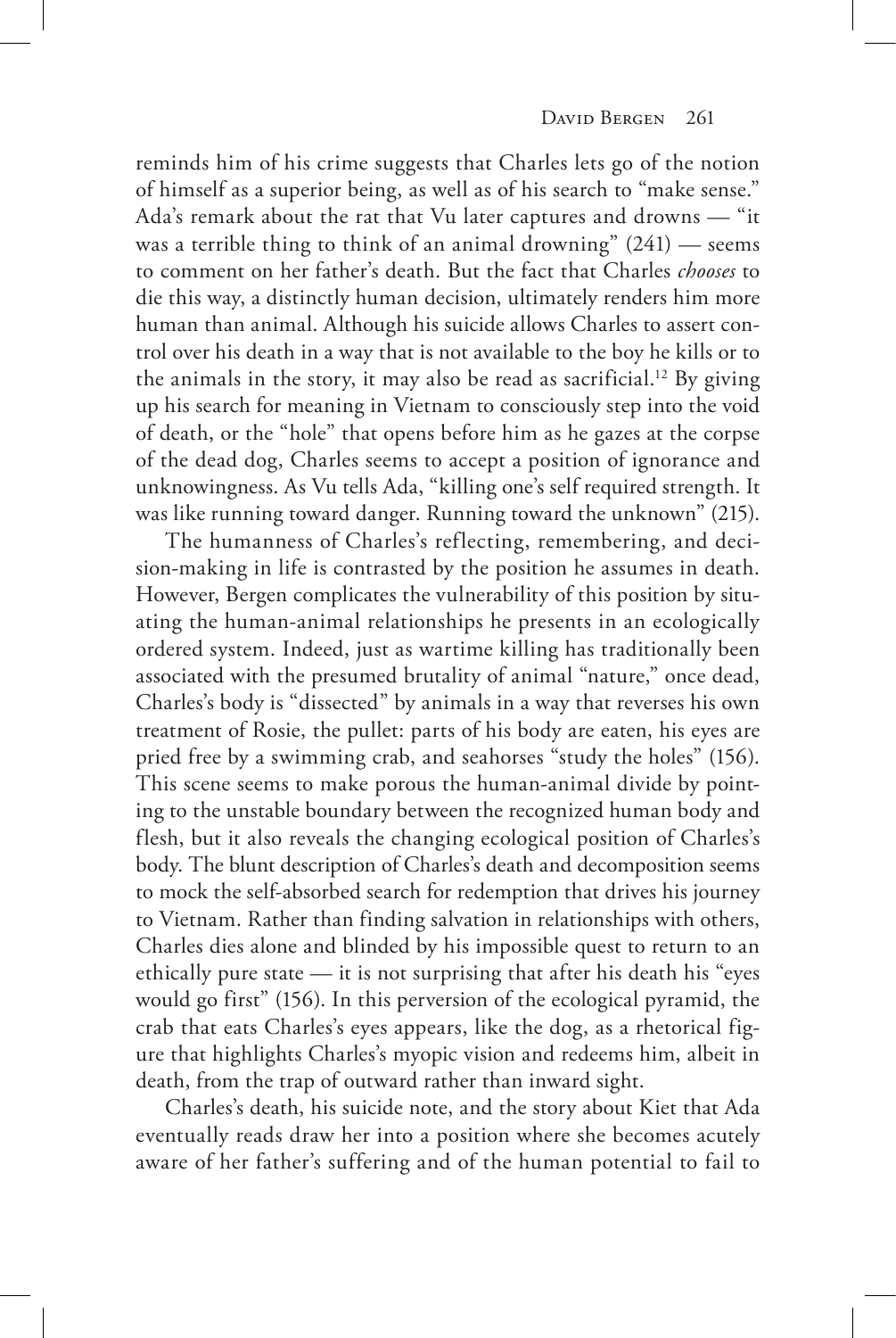recognize the Other, human or animal, as a subject. This recognition is such that it leads her to break down the boundary between human and animal and to tell Vu that she is "some small animal" (227). Following this realization, Ada *forces* herself to watch Chi slaughter a pig: "Ada stood just inside the doorway and shuddered slightly. She wanted to but did not leave. She did not turn away" (230). Walking home directly after watching the pig's death, she experiences an apparent revelation:

A man on a motorcycle called out, *You*, and then again, *You*, until she turned to him and cried, "I do not know you." He laughed and drove away. She bent her head and carried on, watching her feet as they moved, aware that a window had been flung open onto a view of an alien and foreign place, and then, just as suddenly, it had closed. (232)

The passage suggests that the pig's death induces Ada's recognition of her inability to understand or make sense of death and her father's past, but also her inability to know or fully understand another being. As her declaration, "I do not know you," appears after an event that evokes her father's actions, it is inviting to read it as referring to her father, Chi, the pig, and even Vu, who deserts Ada a few pages earlier, as well as the anonymous motorcyclist. Indeed, throughout the novel, Ada's assumptions about others and her desire to "know" are continually challenged. For example, Dat, the police officer in Danang who helps Ada and Jon look for their father, tells her, "You must not assume to know me" (57). Vu, whose name suggests his insight, models this openness for Ada, telling her that "to talk too much about Ada would reduce Ada" (266). These epistemological issues link back to storytelling: the narratives within the novel, Charles's confessional suicide note, and Tho's *In a Dark Wood*, for example, confront the characters, and the reader, with the impossibility of ever truly knowing another's story. Building on Levinas's philosophy, Butler asserts,

As we ask to know the other, or ask that the other say, finally or definitively, who she or he is, it will be important not to expect an answer that can ever satisfy. By not pursuing satisfaction, and by letting the question remain open, even enduring, we let the other live, since life might be understood as precisely that which exceeds any account we may try to give of it. If letting the other live is part of any ethical definition of recognition, then this version will be less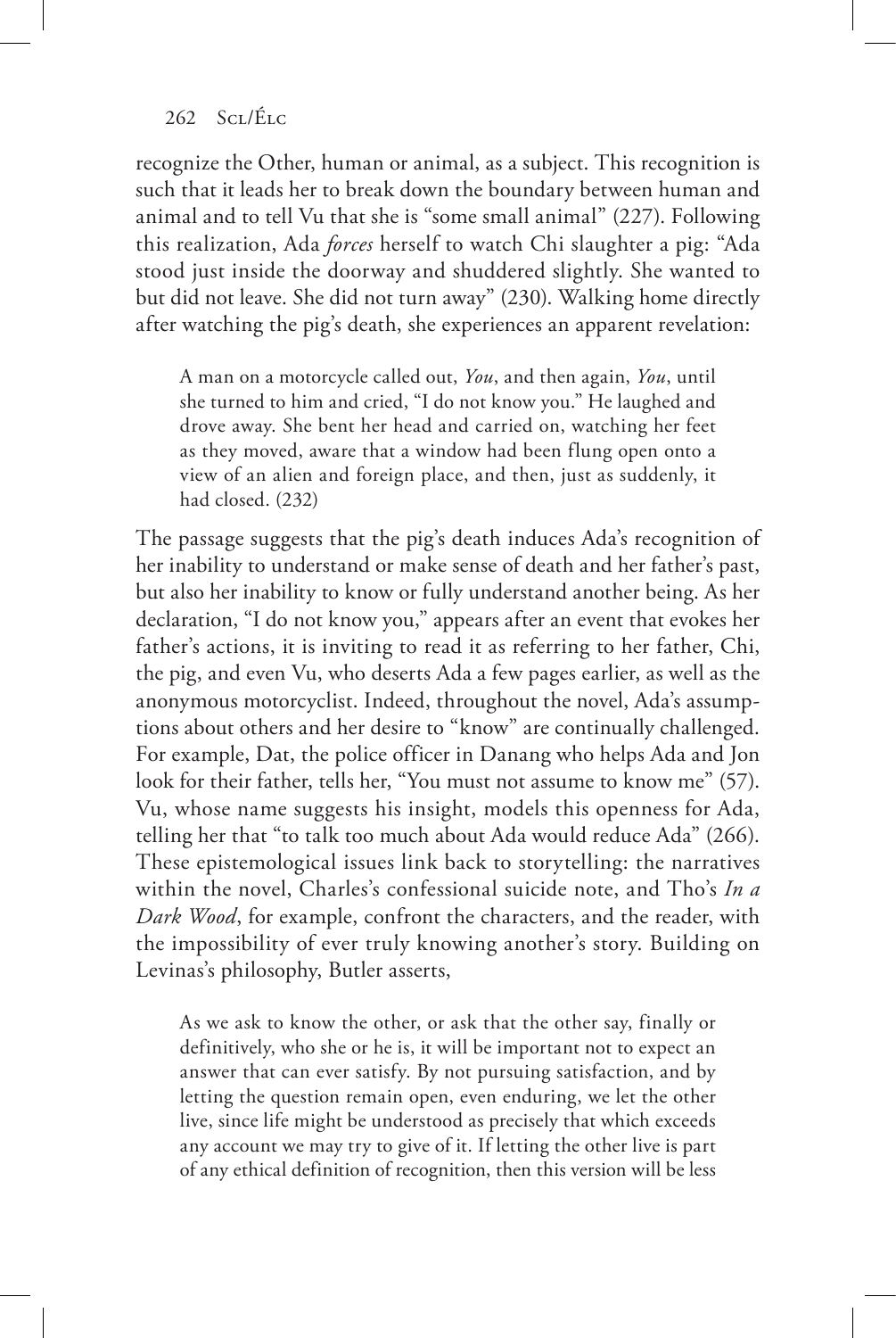based on knowledge than on an apprehension of epistemic limits. (*Giving an Account* 42-43)

In approaching a position of ignorance, an acceptance of the impossibility of knowing, Charles and Ada, in separate ways, move toward a more ethical position.

The novel does not, however, diminish the difficulty of achieving such a position; indeed, despite her apparent reconsideration of the value of human and animal life and her realization of her inability to "know" another being, Ada enacts a kind of ethical violence on the young boy, Yen, who attempts to assist her during her stay in Vietnam. Yen's generosity toward Ada and his perceptive comments on her emotions — it is Yen, for example, who recognizes her pain at leaving Vu — are not reciprocated by Ada, who is dismissive of the young boy's affection; as Yen disappointedly tells her, "You don't take me seriously" (269). Just as Charles refuses the "language" of the dog that follows him to the water, Ada refuses to listen to Yen, or to recognize his position as a subject. Indeed, the novel suggests a further doubling between Yen, who loyally follows Ada during her time in Vietnam, and the figure of the dog that haunts Charles. In the novel's final pages, Ada discovers Yen in her room "holding her underwear and whispering to himself," and she reacts violently in a way that mirrors her father's reaction to the dog that growls at him on the beach before he drowns: "reaching him, she struck his head with an open hand. He ducked and because he ducked and seemed so helpless, she struck him again. This time with her fist and she felt the softness at the side of his face" (271). As the dog appears as a redemptive figure for Charles, Yen, too, may be read as a redemptive figure for Ada. Her search for meaning and redemption, like her father's, is based on an apparent desire to return to a kind of prelapsarian existence of ethical purity that is devoid of responsibility and wrongdoing. The narcissistic nature of her search is highlighted by Yen, who offers Ada a mode of redemption that is based on human interaction; her refusal of Yen — like Charles's refusal of the dog and, in some ways, of his own children — is also, then, a refusal to be redeemed through human relationships.

Although Ada later wanders through the streets calling his name, suggesting that she feels remorse for her actions and wishes to apologise, the violence she displays toward Yen, as is the case with Charles and the dog on the beach, seems to stem from her recognition of their common-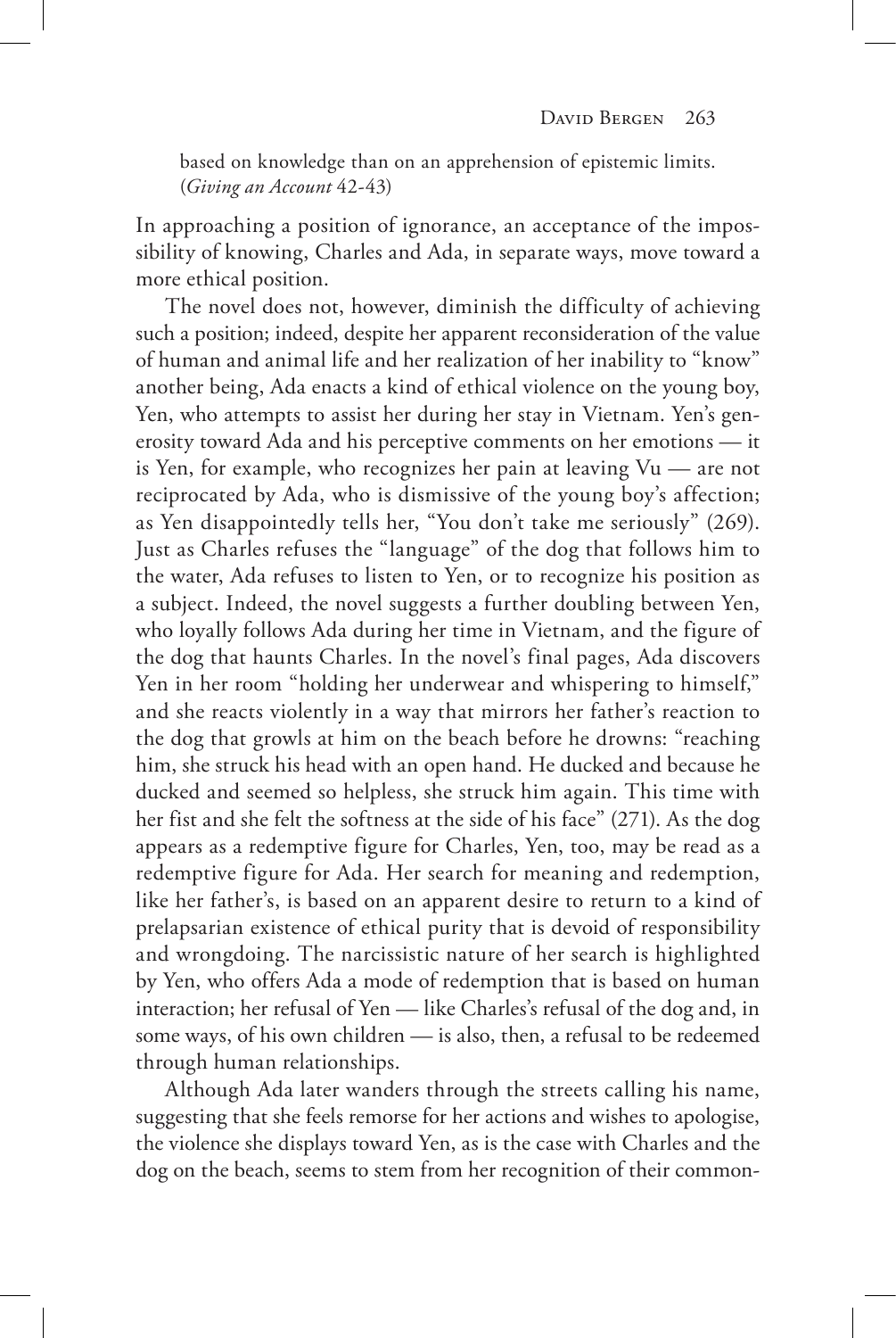ality: like Ada, Yen experiences an ambiguous sadness, and he reaches out to her emotionally and physically in a way that echoes her own reaching out to Vu. Yen appears to understand Ada's pain in a way that she finds threatening. When the pair first meet, for example, Yen indicates his understanding of Ada's suffering in his dismissal of her hired translator, Dinh: "'He is very well educated but he doesn't understand people.' Yen patted his stomach. 'Here,' he said. 'He doesn't understand things right here'" (14). When Yen appears in her room, Ada wonders if he is "dangerous" and looks "around for an object to hold, something to protect herself" before attacking him  $(271).<sup>13</sup>$  The scene resonates with the murder Charles commits in Vietnam, where the young boy who appears to be asking Charles a question (like Yen, who wants to talk to Ada about the bicycle) is assumed to be dangerous and is violently dispatched. Although Ada increasingly recognizes the suffering of animals and of her father and the victims of the war, she fails to recognize Yen's suffering. This is not to say that the novel dismisses the task of responsibility as one that will inevitably fail, but rather that it is concerned with presenting the complexity of the struggles involved in moving toward an ethical position.

By foregrounding death in the lives of its characters, Bergen's novel speaks to the ways in which lives are valued or devalued and highlights the ethical potential of remembering the dead in the process of living. *The Time in Between* suggests that storytelling is inextricably linked to remembering; it is through storytelling, remembering, and thinking that one is confronted by the limits of one's ability to *know*, but also by the humanness of one's existence. By suggesting a commonality between human and animal deaths, the novel explores the frailty and limits of the human position, particularly the limits of knowing, and the struggles involved in having a responsibility toward the Other.

## **NOTES**

1 Such issues arise in *A Year of Lesser* (1996), *See the Child* (1999), *The Case of Lena S.* (2003), *The Retreat* (2008), and in Bergen's most recent novel, *The Matter with Morris*  (2010).

<sup>2</sup> My use of the term *Other* draws on the philosophy of Emmanuel Levinas — for whom the Other is not knowable — and Judith Butler, for whom the ethical recognition of the Other is founded on the acknowledgment of one's own epistemic limits. Although both Levinas and Butler position the Other as specifically human, I suggest that their thinking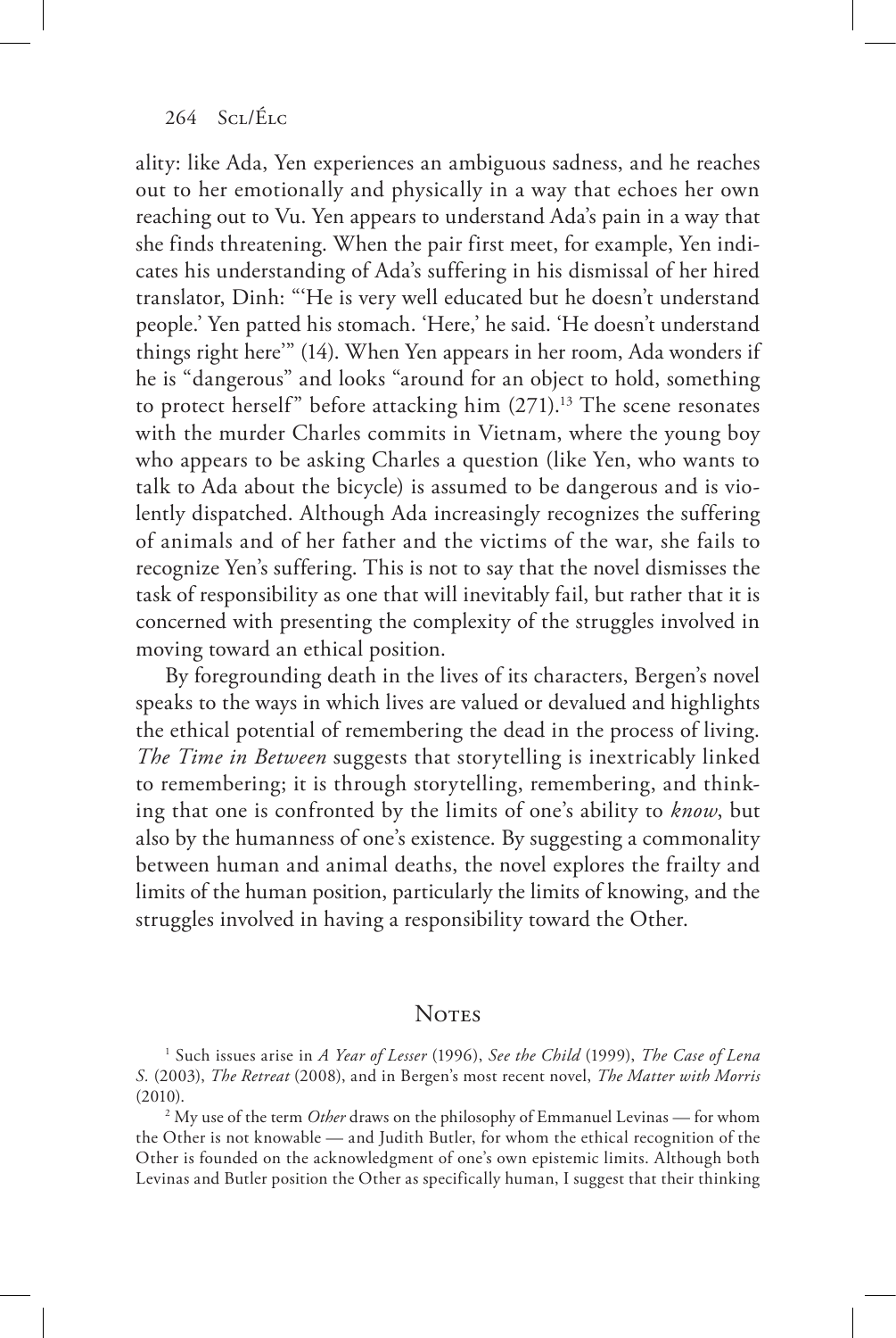may be used to consider the non-human Other. As Butler writes in *Giving an Account of Oneself*, "An ability to affirm what is contingent and incoherent in oneself may allow one to affirm others who may or may not 'mirror' one's own constitution" (41).

<sup>3</sup> Butler's position echoes Levinas's focus on passivity as central to ethical relations; as Paola Cavalieri argues, Levinas's ethical theory is "innovative" in its "avowed centrality of passivity against the long-standing obsession with knowledge and power" (104).

<sup>4</sup> Here, I refer to the "dark woods" in terms of the meaning they are ascribed in the *Inferno*: as broadly representative of sin and of the "'straight path' lost," as well as of "some kind of internal morass" (Zimmerman xi). 5

<sup>5</sup> See David Ingham's article "Bashing the Fascists: The Moral Dimensions of Findley's Fiction" for a discussion of human-animal relationships in *The Wars*.

<sup>6</sup> In an interview with Nikaela Peters, Bergen refers to *The Time in Between* as "interior" and "dream-like" ("Interview").

7 Svetlana Boym's work on nostalgia is pertinent here with regards to the difficulties of remembering. Writing about the experience of immigrants, Boym connects the fear of looking back to the story of Lot's wife: "a fear that looking back might paralyze you forever, turning you into a pillar of salt, a pitiful monument to your own grief" (xv).

<sup>8</sup> In *When Species Meet*, Donna Haraway argues that "it is a misstep to separate the world's beings into those who may be killed and those who may not and a misstep to pretend to live outside killing" (79). See "Sharing Suffering: Instrumental Relations" in *When Species Meet* for a detailed theoretical reflection on human and animal death.

 See *Romantic Ecologies and Colonial Cultures in the British-Atlantic World 1770-1850,*  in which Kevin Hutchings discusses how "race and species, as categories of difference, were conflated, [and] various racial groups were deemed separate and distinct species rather than members of the same human family" (50).

10 Charles's position on animal deaths evokes Heideggarian theories of *Dasein* and death. For Heidegger, "Dasein is an entity for which, in its Being, that Being is an issue" (*Being and Time* 236). In other words, a *Dasein* is troubled by its own existence and impending death in a way that animals, according to Heidegger, and apparently Charles, are not. From this principle, Heidegger argues that animals cannot experience death: "To die means to be capable of death. Only man dies. The animal perishes. It has neither death ahead of itself nor behind it" ("The Thing" 176).

<sup>11</sup> In "The Animal that Therefore I am (More to Follow)," Derrida edges close to Levinas when he argues that when the animal *looks* at us, we are stripped of thought and philosophy and brought into a position of ignorance from which we can begin to think: "The animal looks at us, and we are naked before it. Thinking perhaps begins here" (397). Charles's dream, in which he looks into the face of the wolf, might be considered through the lens of Derrida's notion of "thinking" about the animal. 12 See Ervin Beck's "Resolving Dualisms in David Bergen's *Sitting Opposite My Brother*"

for a discussion of Bergen's use of the "martyr archetype" in his 1993 short-story collection. 13 One might argue that Yen's interest in Ada's underwear vaguely implies that he

might commit an act of (sexual) violence toward her; however, Yen's desire to talk to Ada, his passive response to her aggressive reaction, and his kindness toward her throughout the novel counters this reading.